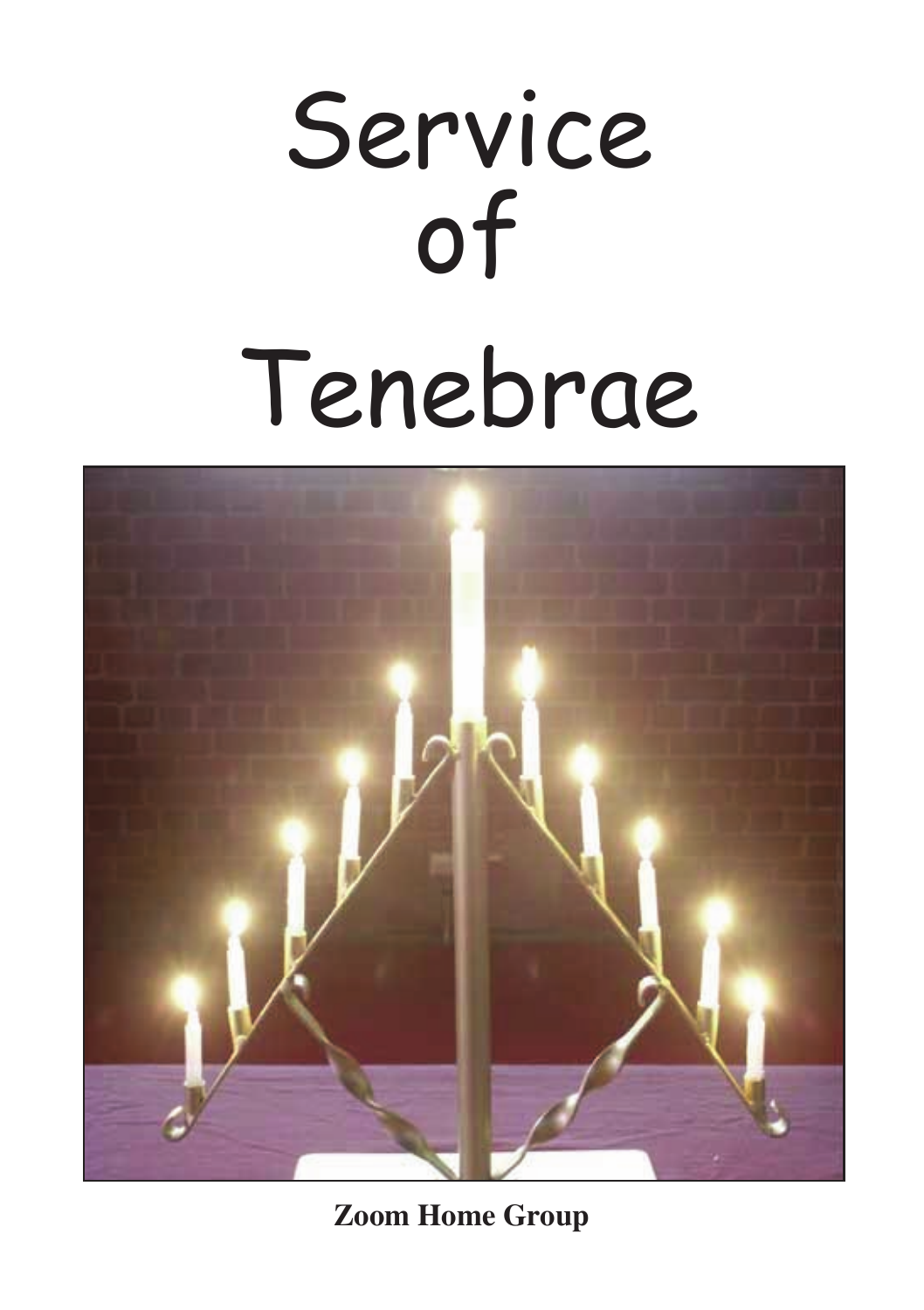

## Matthew 26: 20-25 **Betrayal**

When it was evening, he took his place with the twelve; and while they were eating, he

said,"Truly I tell you, one of you will betray me." And they became greatly distressed and began to say to him one after another, "Surely not I, Lord?" He answered, "The one who has dipped his hand into the bowl with me will betray me. The Son of Man goes as it is written of him, but woe to that one by whom the Son of Man is betrayed! It would have been better for that one not to have been born." Judas, who betrayed him, said, "Surely not I, Rabbi?" He replied, "You have said so."

**Meditation:** How would you feel if you were betrayed by those you lived amongst?



#### Matthew 26: 31-35 **Denial**

Then Jesus said to them, "You will all become deserters because of me this

night; for it is written, 'I will strike the shepherd, and the sheep of the flock will be scattered.' But after I am raised up, I will go ahead of you to Galilee." Peter said to him, "Though all become deserters because of you, I will never desert you." Jesus said to him, "Truly I tell you, this very night, before the cock crows, you will deny me three times." Peter said to him, "Even though I must die with you, I will not deny you." And so said all the disciples.

**Meditation:** Have you ever denied Jesus and been ashamed to be called a Christian?



## Mark 14: 32-41 **Jesus prays**

They went to a place called Gethsemane; and he said to his disciples,

"Sit here while I pray." He took with him Peter and James and John, and began to be distressed and agitated. And he said to them, "I am deeply grieved, even to death; remain here, and keep awake." And going a little farther, he threw himself on the ground and prayed that, if it were possible, the hour might pass from him. He said, "Abba, Father, for you all things are possible; remove this cup from me; yet, not what I want, but what you want." He came and found them sleeping; and he said to Peter, "Simon, are you asleep? Could you not keep awake one hour? Keep awake and pray that you may not come into the time of trial; the spirit indeed is willing, but the flesh is weak." And again he went away and prayed, saying the same words. And once more he came and found them sleeping, for their eyes were very heavy; and they did not know what to say to him. He came a third time and said to them, "Are you still sleeping and taking your rest? Enough! The hour has come; the Son of Man is betrayed into the hands of sinners.

**Meditation:** Have you ever been guilty of claiming to be too tired to say your prayers. How do you think Jesus felt?



#### Matthew 26:47-52 **Arrest**

While he was still speaking, Judas, one of the twelve, arrived; with

him was a large crowd with swords and clubs, from the chief priests and the elders of the people. Now the betrayer had given them a sign, saying, "The one I will kiss is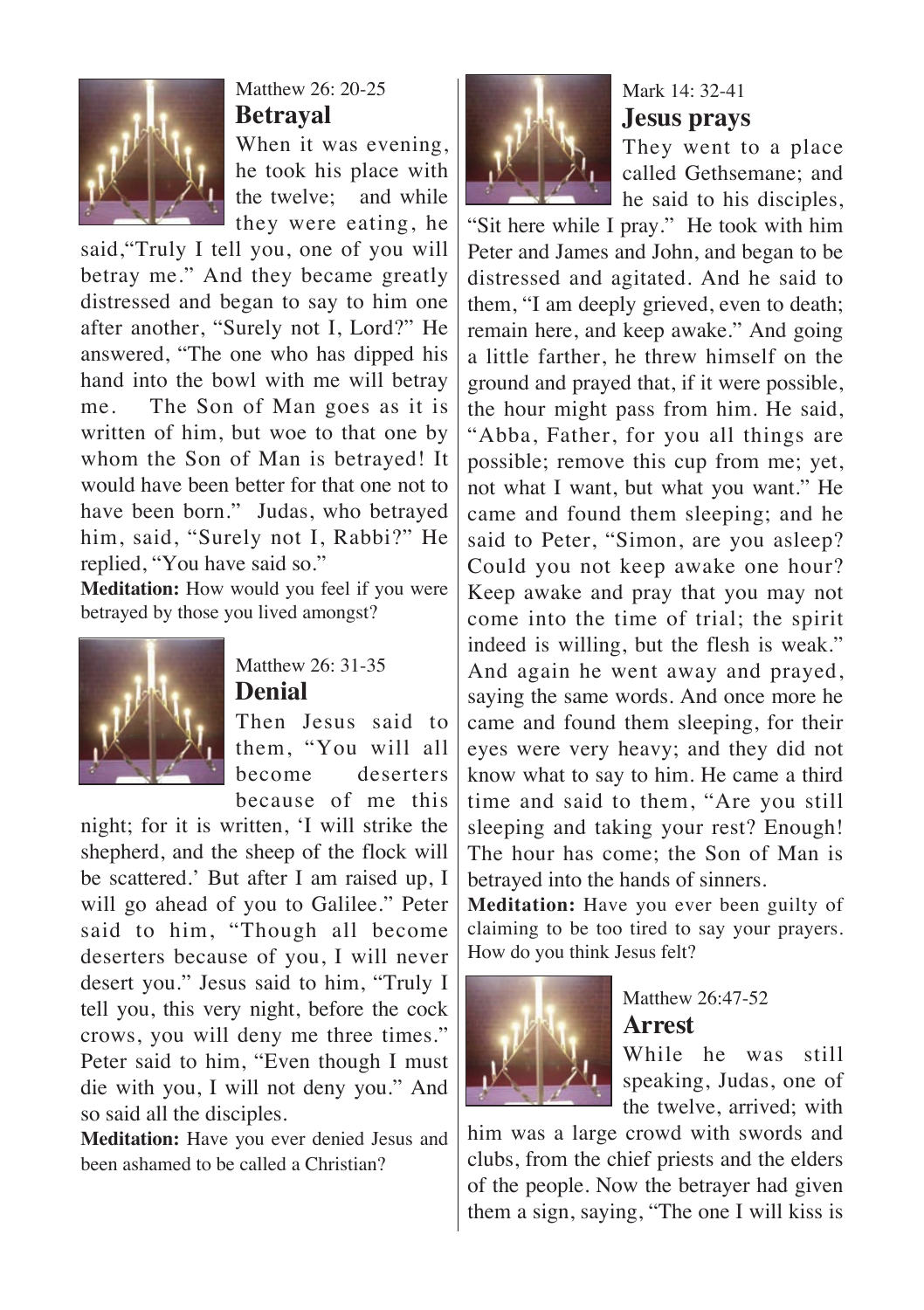the man; arrest him." At once he came up to Jesus and said, "Greetings, Rabbi!" and kissed him. Jesus said to him, "Friend, do what you are here to do." Then they came and laid hands on Jesus and arrested him. Suddenly, one of those with Jesus put his hand on his sword, drew it, and struck the slave of the high priest, cutting off his ear. Then Jesus said to him, "Put your sword back into its place; for all who take the sword will perish by the sword.

**Meditation:** Have you ever been singled out and made to look a fool in front of others? How did it feel?



#### Luke 22: 54-62 **Peter's denial**

Then they seized him and led him away, bringing him into the high priest's house. But

Peter was following at a distance. When they had kindled a fire in the middle of the courtyard and sat down together, Peter sat among them. Then a servantgirl, seeing him in the firelight, stared at him and said, "This man also was with him." But he denied it, saying, "Woman, I do not know him." A little later someone else, on seeing him, said, "You also are one of them." But Peter said "Man, I am not!" Then about an hour later still another kept insisting, "Surely this man also was with him; for he is a Galilean." But Peter said, "Man, I do not know what you are talking about!" At that moment, while he was still speaking, the cock crowed. The Lord turned and looked at Peter. Then Peter remembered the word of the Lord, how he had said to him, "Before the cock crows today, you will deny me three times." And he went out and wept bitterly.

**Meditation:** To deny you know Jesus

once would be bad enough.Would you ever deny him twice or thrice?



### John 18: 33-38a **Are you the King of the Jews?**

Then Pilate entered the headquarters again. summoned Jesus, and

asked him, "Are you the King of the Jews?" Jesus answered, "Do you ask this on your own, or did others tell you about me?" Pilate replied, "I am not a Jew, am I? Your own nation and the chief priests have handed you over to me. What have you done?" Jesus answered, "My kingdom is not from this world. If my kingdom were from this world, my followers would be fighting to keep me from being handed over to the Jews. But as it is, my kingdom is not from here." Pilate asked him, "So you are a king?" Jesus answered, "You say that I am a king. For this I was born, and for this I came into the world, to testify to the truth. Everyone who belongs to the truth listens to my voice." Pilate asked him, "What is truth?"

**Meditation:** Have you ever been tempted to lie to avoid being caught out? Or would you make a stand as a matter of principal?



#### Matthew 27: 20-26 **Barabbas set free**

Now the chief priests and the elders persuaded the crowds to ask for

Barabbas and to have Jesus killed. The governor again said to them, "Which of the two do you want me to release for you?" And they said, "Barabbas." Pilate said to them, "Then what should I do with Jesus who is called the Messiah?" All of them said, "Let him be crucified!" Then